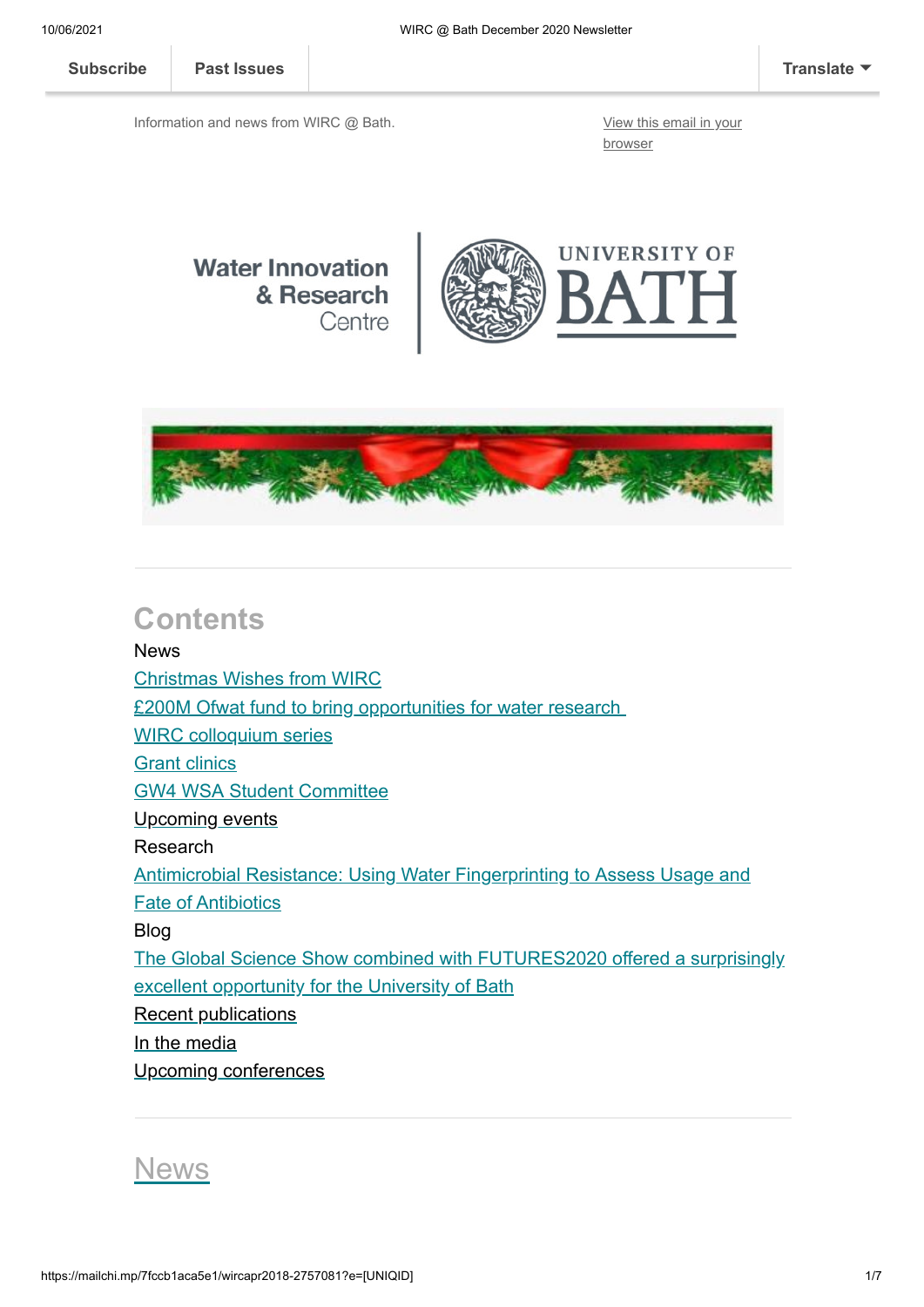

#### <span id="page-1-0"></span>**Dear WIRC Colleagues,**

*What a crazy year we have had, I think no one will deny that. It changed our lives completely and we had to learn many new - mainly digital skills. I hope you or any of your family or friends did not get the virus with remaining issues. I hope that normal times will come back in the coming months. That we can meet each other in person, that we can meet without zoom or teams.*

*For me personally it has not been a big challenge. I have been at home in the Netherlands since early March and have done all my work from home. It was great to be with my family for a longer period again, something I couldn't do in the previous years. Nevertheless, I miss Bath and meeting with students, colleagues, and friends in the UK a lot. Although Zoom and Teams have brought the world at your doorstep, it is not a replacement for the real life and in person meetings. The good point is that the current situation will come an end, eventually. I'm very much looking forward to that moment.*

*From the Netherlands, I would like to wish you, and your family and friends, a Merry Christmas and a very happy and healthy 2021!*

**Jan Hofman**

### <span id="page-1-1"></span>£200M Ofwat fund to bring opportunities for water research

Leaders in Bath's [Water Innovation Research Centre](https://www.bath.ac.uk/research-centres/water-innovation-and-research-centre-wirc-bath/) have since January 2020 been working with colleagues across the water industry, including other academics, and from [UKWIR](https://ukwir.org/leading-the-water-industry-research-agenda), [Water UK](https://www.water.org.uk/), the UK's 17 water utilities and Arup, to develop a long-term strategy for innovation in the water utility space. Ofwat [have now released information about the first phase Innovation in Water](https://eur01.safelinks.protection.outlook.com/?url=https%3A%2F%2Fwww.ofwat.gov.uk%2Fregulated-companies%2Finnovation-in-the-water-sector%2Fwater-innovation-competitions%2Finnovation-in-water-challenge-iwc%2F&data=04%7C01%7Cses64%40bath.ac.uk%7Cf6862a7b6fa04f7731ed08d8a28d55f9%7C377e3d224ea1422db0ad8fcc89406b9e%7C0%7C0%7C637438075205168250%7CUnknown%7CTWFpbGZsb3d8eyJWIjoiMC4wLjAwMDAiLCJQIjoiV2luMzIiLCJBTiI6Ik1haWwiLCJXVCI6Mn0%3D%7C1000&sdata=oc4zN7oeJPdNF1l1QJTXNbpEclSh8NCp%2FFC93sSPm0A%3D&reserved=0) Challenge, launching in January 2021, and the [Main Competition](https://eur01.safelinks.protection.outlook.com/?url=https%3A%2F%2Fwww.ofwat.gov.uk%2Fregulated-companies%2Finnovation-in-the-water-sector%2Fwater-innovation-competitions%2Fmain-competition%2F&data=04%7C01%7Cses64%40bath.ac.uk%7Cf6862a7b6fa04f7731ed08d8a28d55f9%7C377e3d224ea1422db0ad8fcc89406b9e%7C0%7C0%7C637438075205178247%7CUnknown%7CTWFpbGZsb3d8eyJWIjoiMC4wLjAwMDAiLCJQIjoiV2luMzIiLCJBTiI6Ik1haWwiLCJXVCI6Mn0%3D%7C1000&sdata=uwhRcjeDdogpm%2BdagU4VuaJc7CmzTfUt8Ezrl3T9%2FJQ%3D&reserved=0), which launches in March 2021.

[Ofwat yesterday launched a consultation paper on "Public Value in the Water](https://eur01.safelinks.protection.outlook.com/?url=https%3A%2F%2Fwww.ofwat.gov.uk%2Fconsultation%2Fa-discussion-paper-on-public-value-in-the-water-sector%2F&data=04%7C01%7Cses64%40bath.ac.uk%7Cf6862a7b6fa04f7731ed08d8a28d55f9%7C377e3d224ea1422db0ad8fcc89406b9e%7C0%7C0%7C637438075205178247%7CUnknown%7CTWFpbGZsb3d8eyJWIjoiMC4wLjAwMDAiLCJQIjoiV2luMzIiLCJBTiI6Ik1haWwiLCJXVCI6Mn0%3D%7C1000&sdata=zQF3Q8ZaK5iMJYDcdPGQg3eVPRGP8gisPw9%2Fc4opNd8%3D&reserved=0)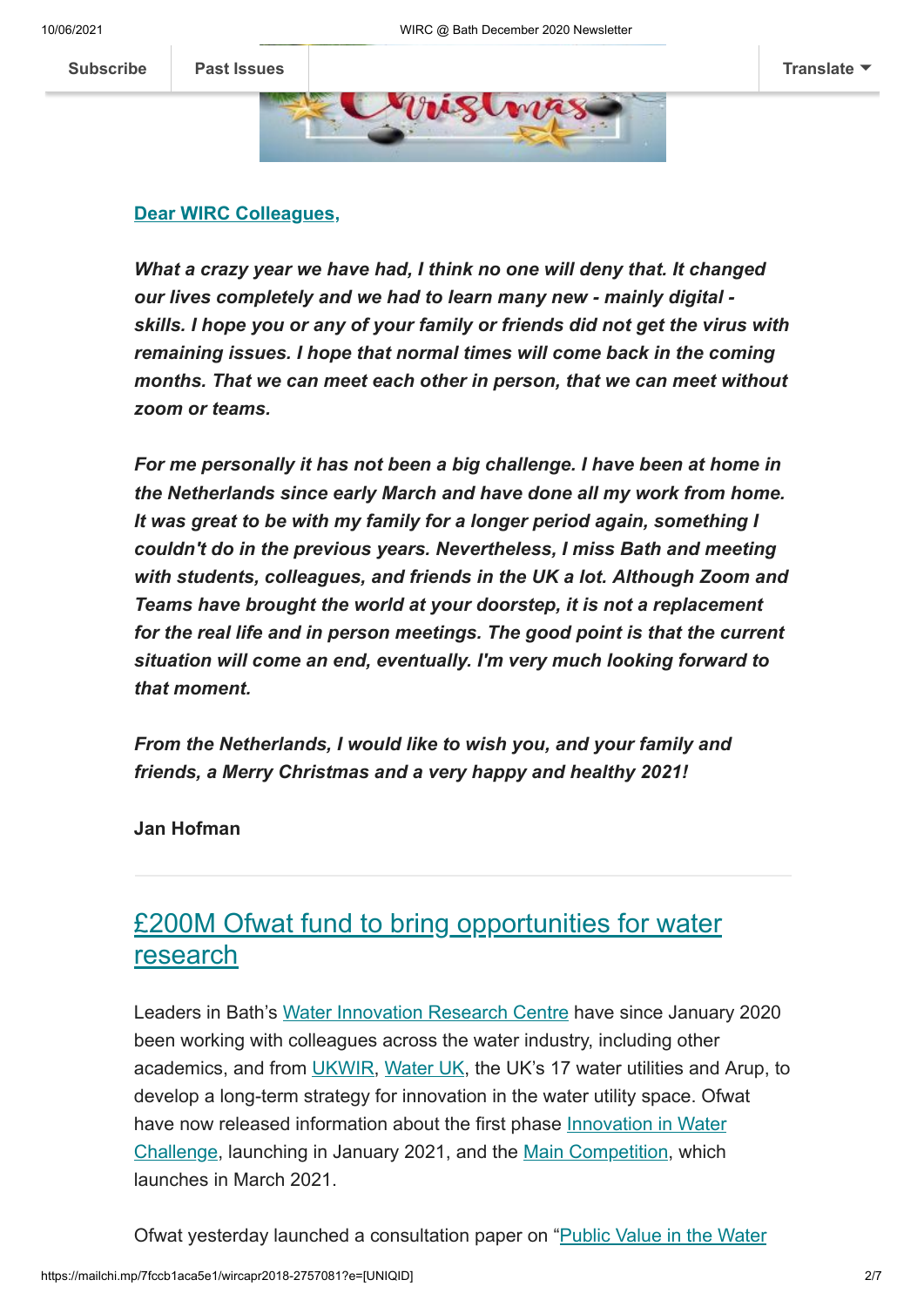discussion document and share their feedback with Ofwat as indicated in the linked webpage.

[Read more](https://www.bath.ac.uk/announcements/200m-ofwat-fund-to-bring-opportunities-for-water-research/)

#### <span id="page-2-0"></span>WIRC colloquium series

The final WIRC water colloquium of the calendar year took place on 10th December. This webinar showcased the work of our early career colleagues. Liana Zoumpouli, CSCT PhD student presented her work on ozonation in water treatment; and former WISE CDT doctoral student Dr Paul Bayle presented his research on using natural environments for coastal protection.

The first WIRC water colloquium of 2021 will take place on **29th January** and will feature **Prof Maria Kennedy of IHE Delft Institute for Water Education**. Details will be disseminated in the new year.

We have reserved slots in February and April for internal speakers. If you would like to present at our series, please get in touch with Stuart Bennett: [sb2454@bath.ac.uk](mailto:sb2454@bath.ac.uk). The webinar could feature just one presentation, or a handful of smaller presentations from a group. This is an excellent opportunity to showcase your work to our community.

#### <span id="page-2-1"></span>**Grant clinic**

Over the summer, WIRC held two research grant clinics. The clinics are designed to support academics and researchers in the development of grant proposals on which they are currently working. Participants in the clinics are given the opportunity to present their research idea to a panel of experts assembled by the [WIRC](https://www.bath.ac.uk/research-centres/water-innovation-and-research-centre-wirc-bath/) team, and they then receive confidential constructive feedback on how to improve their proposal. The aim of these clinics is to make grant proposals as strong and competitive as possible, thus increasing their likelihood of success.

If you have a research idea you would like to develop into a grant proposal, or you if are already working on a proposal and would like to do some fine tuning before submitting it, please contact Stuart Bennett [\(sb2454@bath.ac.uk](mailto:sb2454@bath.ac.uk)) to organise a grant clinic. Our last two clinics received positive feedback from the participants, who have said that they provide an invaluable opportunity to gather expert opinion prior to submitting a funding bid.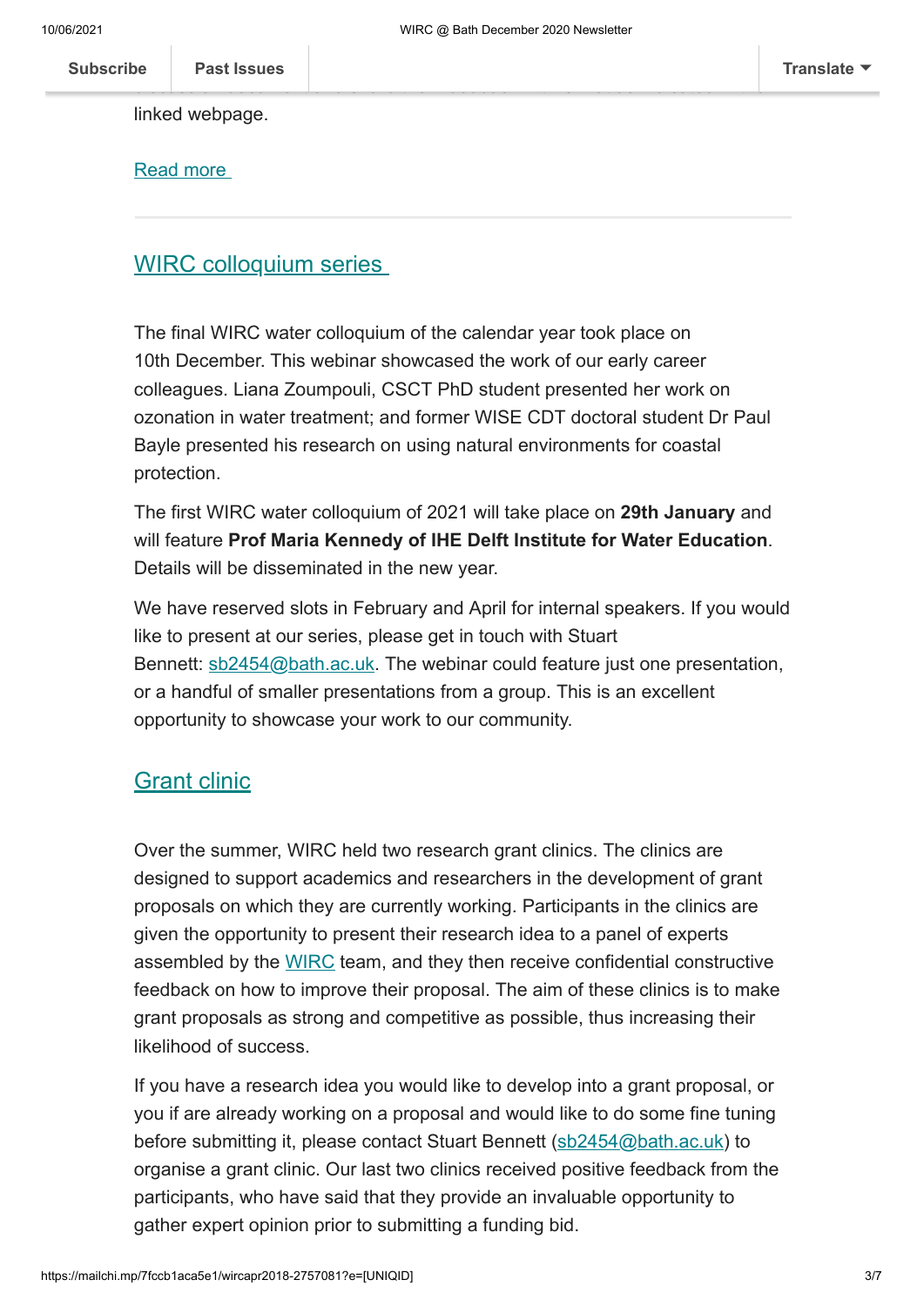<span id="page-3-0"></span>The **GW4 WSA consortium** has established a doctoral research student committee, which will organise and host early career events under the [WSA](https://gw4water.com/) banner. The committee is comprised of two doctoral students from each of the four GW4 universities, and we are looking for one more volunteer from Bath to join. You will be working with colleagues from across the [GW4 a](https://gw4.ac.uk/)nd from the [Global Water Futures](https://gwf.usask.ca/) research institute, based out of the University of Saskatchewan, Canada, who also have representatives on the committee. If you are interested in joining, please email Stuart Bennett: [sb2454@bath.ac.uk](mailto:sb2454@bath.ac.uk).

## **Research**



# <span id="page-3-1"></span>Antimicrobial Resistance: Using Water Fingerprinting to Assess Usage and Fate of Antibiotics

The discovery of antibiotics unquestionably changed the face of public health. However, pathogenic tolerance to these drugs is ever increasing, and it's becoming a [global concern.](https://www.who.int/news-room/detail/17-01-2020-lack-of-new-antibiotics-threatens-global-efforts-to-contain-drug-resistant-infections)

Read more from **[IEAM Blog posted by Elizabeth Holton, University of Bath](https://ieamblog.com/2020/11/19/antimicrobial-resistance-using-water-fingerprinting-to-assess-usage-and-fate-of-antibiotics/#comments)** 

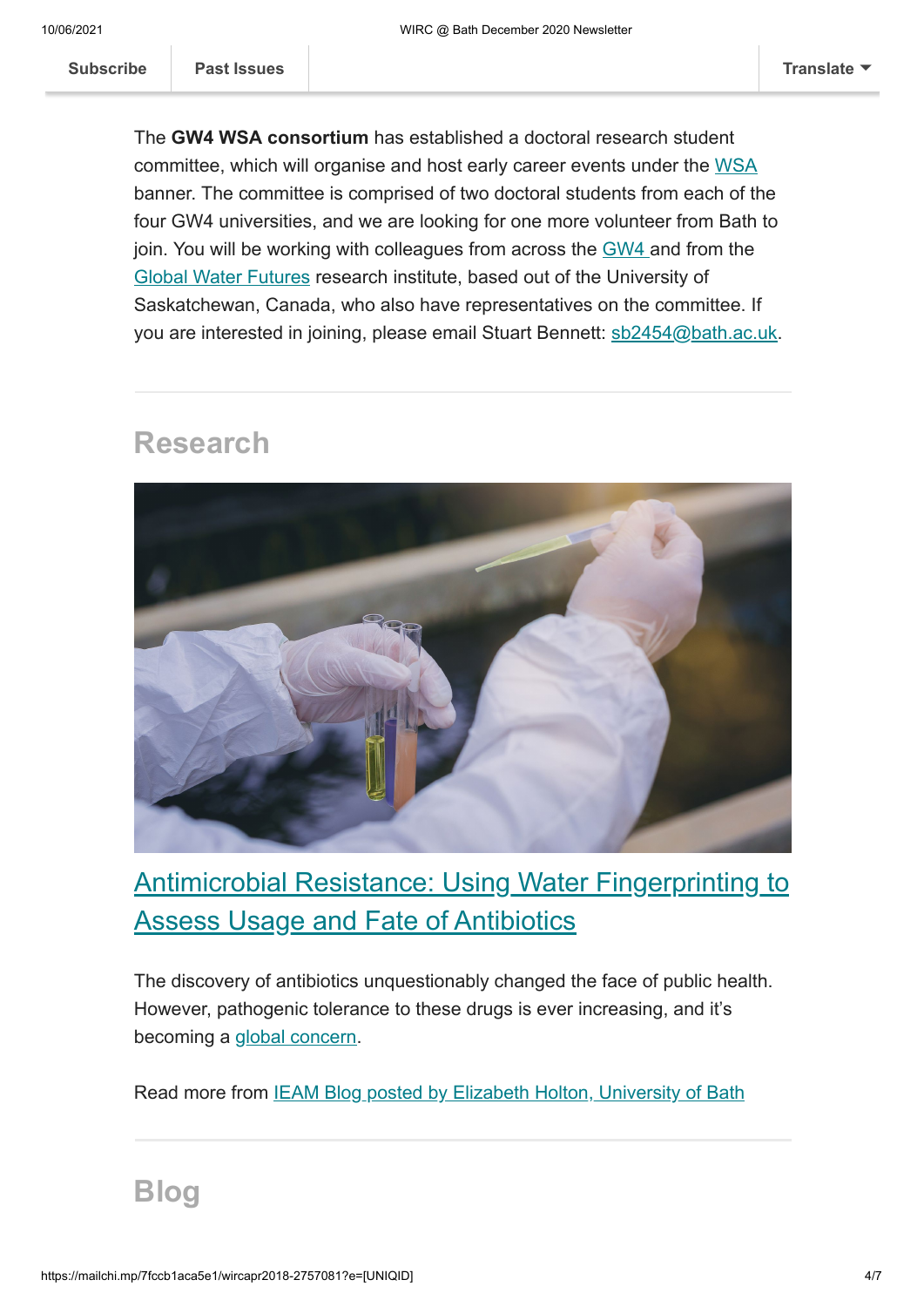

<span id="page-4-1"></span>The Global Science Show combined with FUTURES2020 offered a surprisingly excellent opportunity for the University of Bath

Global presenters from University of Bath were Andy Barnes (WISE CDT), Russell Arnott, Naomi Deering, James Rand (WISE CDT) and Ioanna Stamataki (who is now beyond WISE and is a Doctor).

Read more on [WIRC](https://blogs.bath.ac.uk/water/2020/12/04/the-global-science-show-saturday-28-november-2020/) blog

#### <span id="page-4-0"></span>**Upcoming events**

**WIRC Colloquium / Prof Maria Kennedy of IHE Delft Institute for Water Education /** 29th January 2021 / more details will be announce soon

**REDAWN / Reducing Energy Dependency in Atlantic Area Water Networks/ final project virtual event – REDAWN & Beyond / 9<sup>th</sup> February** 2021**.** [Register here](https://eur01.safelinks.protection.outlook.com/?url=https%3A%2F%2Fwww.eventbrite.co.uk%2Fe%2Fredawn-final-event-redawn-beyond-registration-130667378647&data=04%7C01%7Cses64%40bath.ac.uk%7Cbf0f3083615b4bbe1a3e08d898449f79%7C377e3d224ea1422db0ad8fcc89406b9e%7C0%7C0%7C637426767794749589%7CUnknown%7CTWFpbGZsb3d8eyJWIjoiMC4wLjAwMDAiLCJQIjoiV2luMzIiLCJBTiI6Ik1haWwiLCJXVCI6Mn0%3D%7C1000&sdata=vWF6lUnpsymJsC7NjWYt%2B8iGRi0pH7faN%2FNAG1wcx3Q%3D&reserved=0)**.**

Join us for a lively event by the REDAWN team and external partners exploring the potential for energy recovery in water networks. The event will present the key results and successes from the research, engage stakeholders with a range of interactive activities and discuss the merits of MHP technologies to the [Atlantic Area and beyond. For more information, please visit the REDAWN](https://eur01.safelinks.protection.outlook.com/?url=https%3A%2F%2Fwww.redawn.eu%2Fredawn-and-beyond&data=04%7C01%7Cses64%40bath.ac.uk%7Cbf0f3083615b4bbe1a3e08d898449f79%7C377e3d224ea1422db0ad8fcc89406b9e%7C0%7C0%7C637426767794749589%7CUnknown%7CTWFpbGZsb3d8eyJWIjoiMC4wLjAwMDAiLCJQIjoiV2luMzIiLCJBTiI6Ik1haWwiLCJXVCI6Mn0%3D%7C1000&sdata=fWfk6Es9u48UFOZU8F9cq5%2FTcKCk2m4RiJ7Lk0g8E%2Fg%3D&reserved=0) website.

Please note that all these events are free and open to all.

## <span id="page-4-2"></span>**Recent publications**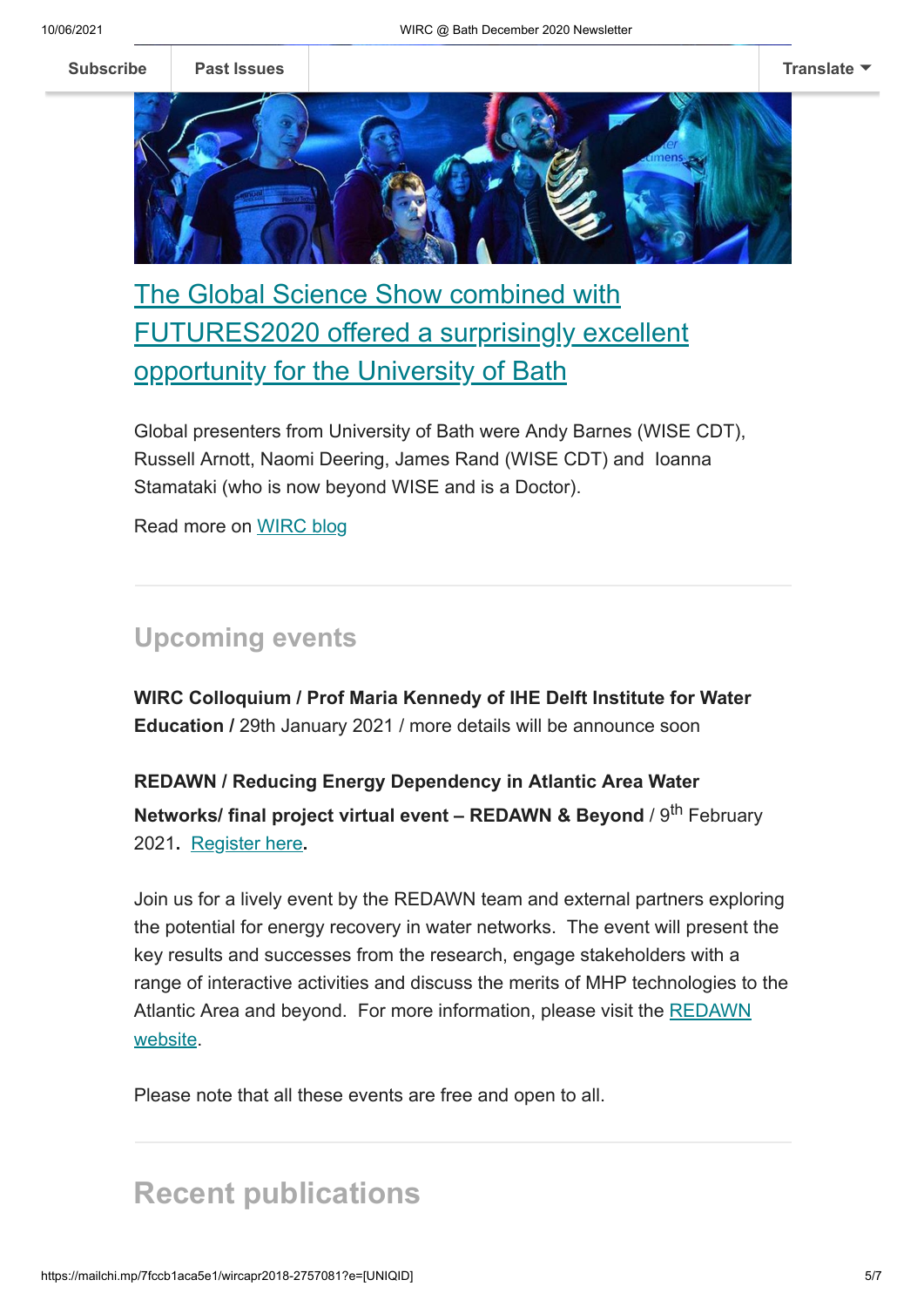Martínez-Huitle, CA, Gorayeb, A, Wenk, J & Di Lorenzo, M '[Water Marginality in Rural and Peri-Urban Communities](https://www.sciencedirect.com/science/article/abs/pii/S095965262032641X?via%3Dihub)', *Journal of*

- *Cleaner Production,* Adeyeye, K, Gibberd, J & Chakwizira, J
- ['Fouling Analysis and the Recovery of Phytosterols from Orange Juice](https://link.springer.com/article/10.1007/s11947-020-02541-7) Using Regenerated Cellulose Ultrafiltration Membranes', *Food and Bioprocess Technology*, Abd-razak, NH, Zairossani, MN, Chew, YMJ & Bird, MR

# <span id="page-5-0"></span>**In the media**

[Aqua~360: Water for All - Emerging Issues and Innovations conference](https://www.aqua360.net/) - 31st August - 2nd September 2021, University of Exeter, Keynote speaker **Prof Barbara Kasprzyk - Hordern** from Bath

[2nd International Symposium on water System Operations](http://iswso2020.info/) - 1-3 September 2021, Bristol (28 February 2021 – Call for extended abstracts opens - 30 April 2021 – Deadline for extended abstracts submission)

# <span id="page-5-1"></span>**Upcoming conferences**

**[31 March - 02 April 2021 Riga, Latvia](https://iwa-network.org/events/12th-eastern-european-young-water-professionals-conference-water-for-all-water-for-nature-reliable-water-supply-wastewater-treatment/):** 12th Eastern European Young Water

Professionals Conference

**[07 April 2021 - 09 April 2021 France, Bordeaux](https://iwa-network.org/events/11th-iwa-efficient-urban-water-management-conference/)**: 11th IWA Efficient Urban Water Management Conference

**09 May 2021 - 14 May 2021 Copenhagen, Denmark:** IWA World Water [Congress & Exhibition 2021](https://iwa-network.org/events/iwa-world-water-congress-exhibition-2021-copenhagen/)

You can find all IWA events on their [website](http://www.iwa-network.org/all-events/).

**Let us know if you are aware of any new colleagues or students [working within water research at the University of Bath, so that we](mailto:wirc-enquiries@bath.ac.uk?subject=New%20WIRC%20contact) can add them to our mailing lists!**